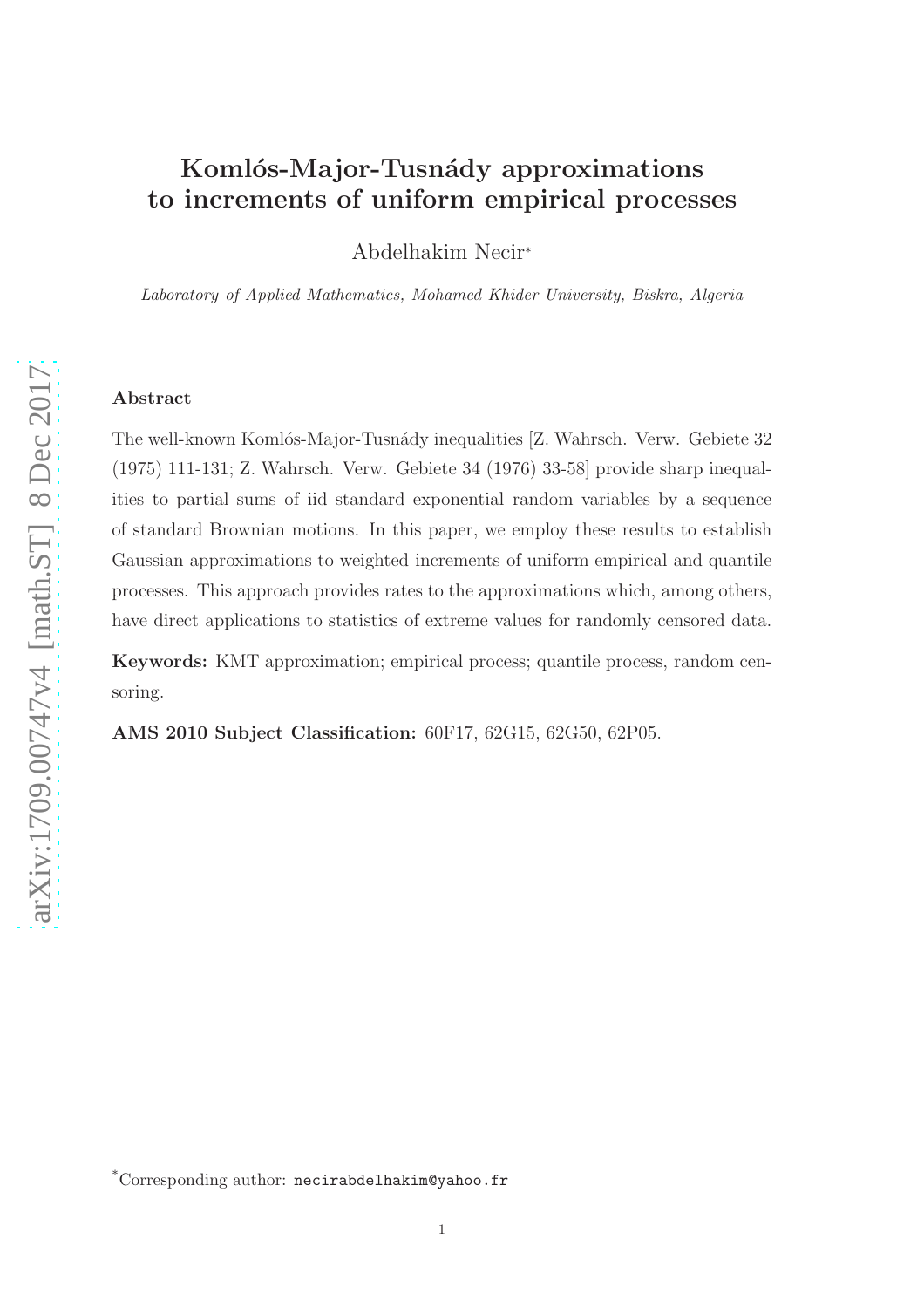#### 1. Introduction

Csörgő et al. [\(1986](#page-13-0)) have constructed a probability space, denoted by  $(\Omega, \mathcal{A}, \mathbb{P})$ , carrying a sequence of independent random variables (rv's)  $U_1, U_2, \ldots$  uniformly distributed on  $(0, 1)$  and a sequence of Brownian bridges  ${B_n(s)}$ ;  $0 \le s \le 1$ <sub>n≥1</sub> such that for the empirical process

$$
\alpha_n(s) := \sqrt{n} (G_n(s) - s), 0 \le s \le 1
$$

and the quantile process

$$
\beta_n(s) := \sqrt{n} (s - G_n^{-1}(s)), 0 \le s \le 1
$$

where  $G_n(s) := n^{-1} \sum_{i=1}^n \mathbf{1} \{ U_i \leq s \}$  and

$$
G_n^{-1}(s) := \inf \{ t, \ G_n(s) \ge s \}, 0 \le s \le 1,
$$

with  $G_n^{-1}(0) := G_n^{-1}(0+)$ , for universal positive constants a, b and c

<span id="page-1-0"></span>
$$
\mathbb{P}\left\{\sup_{0\leq s\leq d/n}|\beta_n(s)-B_n(s)|\geq n^{-1/2}\left(a\log d+x\right)\right\}\leq be^{-cx},\tag{1.1}
$$

for all  $0 \le x \le d^{1/2}$  and  $1 \le d \le n$ , with the same inequality holding for the supremum taken over  $1 - d/n \leq s \leq 1$ . Thereby, they showed that

<span id="page-1-1"></span>
$$
\sup_{\lambda/n \le s \le 1 - \lambda/n} \frac{n^{\eta} |\beta_n(s) - B_n(s)|}{[s (1 - s)]^{1/2 - \eta}} = O_{\mathbb{P}}(1),
$$
\n(1.2)

as  $n \to \infty$ , for every fixed  $0 < \lambda < \infty$  and  $0 \leq \eta < 1/2$ , leading to

<span id="page-1-2"></span>
$$
\sup_{\lambda/n \le s \le 1 - \lambda/n} \frac{n^{\nu} \left| \alpha_n(s) - B_n(s) \right|}{\left[ s \left( 1 - s \right) \right]^{1/2 - \nu}} = O_{\mathbb{P}}(1),\tag{1.3}
$$

for every fixed  $0 \leq \nu < 1/4$ . The inequality [\(1](#page-1-0).1) is a result of Theorem 1.1 will approximations [\(1](#page-1-1).2) and [\(1](#page-1-2).3) contain, respectively, in Theorem 2.1 and Corollary 2.1 of the above paper. Similar results may be found in [Mason and van Zwet](#page-13-1) [\(1987](#page-13-1)). These two Gaussian approximations remain powerful tools to establish the asymptotic normality, among others, in statistics of extreme values, see, e.g.,  $\overline{\text{Csorg}}$ <sup>o</sup> et al [\(1985\)](#page-13-2) and [Peng](#page-13-3) [\(2001\)](#page-13-3). In this paper, we are concerned with Gaussian approximations of the increments

$$
\alpha_n(s;t) := \alpha_n(t) - \alpha_n(t-s), \ 0 \le s < t < 1
$$

and

$$
\beta_n(s;t) := \beta_n(t) - \beta_n(t-s), \ 0 \le s < t < 1.
$$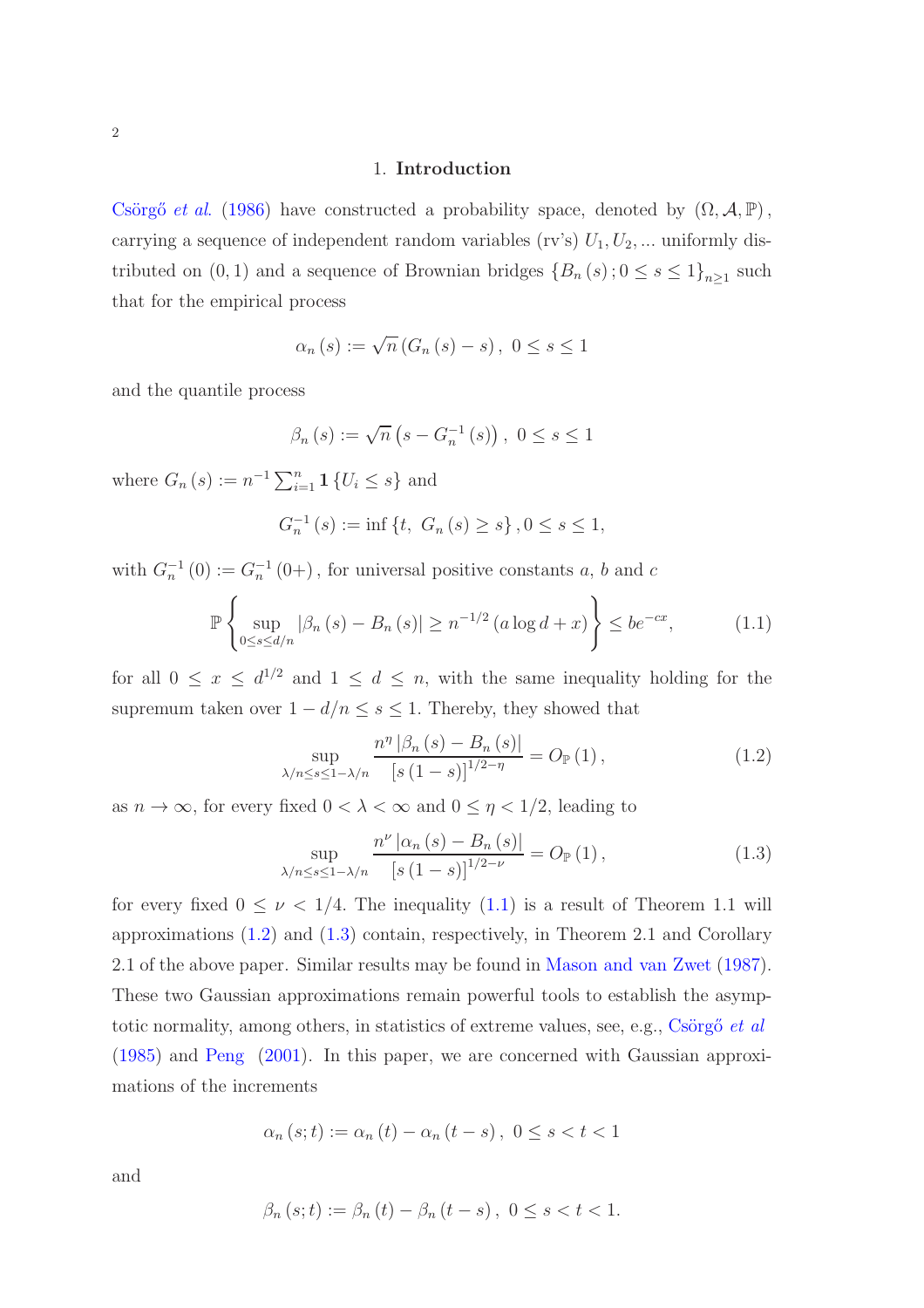Such processes are used, for example, in goodness of fit test statistics (see, e.g., Section 2 in [Shorack and Wellner](#page-13-4), [1982\)](#page-13-4) and in nonparametric statistics for censored data (see, e.g., [Deheuvels and Einmahl](#page-13-5), [1996\)](#page-13-5). For convenience, we next use the notation  $f(s; t) := f(t) - f(t - s)$ ,  $0 \le s < t < 1$ , for any measurable function f. [Shorack and Wellner](#page-13-4) [\(1982\)](#page-13-4) (Theorem 1.2) showed that there exist another Brownian bridge  $\widetilde{B}(s)$ ,  $0 \leq s \leq 1$  such that

<span id="page-2-1"></span>
$$
\sup_{cn^{-1}\log n \le s < t} \frac{\left|\alpha_n\left(s;t\right) - \widetilde{B}\left(s;t\right)\right|}{s^{\nu}} = o_{\mathbb{P}}\left(1\right),\tag{1.4}
$$

for every  $0 < t < 1$  and  $c > 0$ . By using Komlós-Major-Tusnády inequalities, Csörgő et al.  $(1986)$  $(1986)$  (Theorem 4.6.1) also obtained a similar result and proved that, in the probability space  $(\Omega, \mathcal{A}, \mathbb{P})$ , we have

<span id="page-2-0"></span>
$$
\sup_{cn^{-1}\log n \le s < t} \frac{|\alpha_n(s;t) - B_n(s;t)|}{s^{\nu}} = o_{\mathbb{P}}(1),
$$
\n(1.5)

where  $B_n$  is the same Brownian bridge as used in both approximations [\(1](#page-1-1).2) and (1.[3\)](#page-1-2). The authors are noticed, in their Remark 4.6.1, that [\(1](#page-2-0).5) is equivalent to

$$
\sup_{cn^{-1}\log n \le s < t} \frac{|\beta_n(s;t) - B_n(s;t)|}{s^{\nu}} = o_{\mathbb{P}}(1).
$$
 (1.6)

Otherwise, [Alexander](#page-12-0) [\(1987](#page-12-0)) (Remark 2.7, Assertion 2.7) gave a refinement of (1.[4\)](#page-2-1) and [\(1](#page-2-0).5) to prove that there exists another Brownian bridge  $\widehat{B}(s)$ ,  $0 \le s \le 1$  such that, for every  $0 < \lambda < \infty$ 

<span id="page-2-2"></span>
$$
\sup_{\lambda/n \le s < t} \frac{\left| \alpha_n(s;t) - \widehat{B}(s;t) \right|}{s^{\nu}} = o_{\mathbb{P}}(1).
$$
 (1.7)

It is worth mentioning, that the three Brownian bridges  $B_n$ ,  $\widetilde{B}$  and  $\widehat{B}$  are not necessarily the same. Note also that, for all large  $n, cn^{-1} \log n > n^{-1}$ , then approximation  $(1.7)$  $(1.7)$  is less restrictive and more useful than  $(1.5)$ . But when we deal, for instance, to statistics of extreme values for randomly censored data (see, e.g., [Brahimi](#page-12-1) et al., [2015\)](#page-12-1) the rate of this approximation is needed. This, to our knowledge, does not discussed yet in literature. In the following theorem we answer to this issue by providing a new Gaussian approximation it term of a sequence of Brownian bridges instead of their increments.

<span id="page-2-3"></span>**Theorem 1.1.** On the probability space  $(\Omega, \mathcal{A}, \mathbb{P})$ , carrying the sequence of iid rv's  $U_1, U_2, \ldots$  uniformly distributed on  $(0, 1)$  and the sequence of Brownian bridges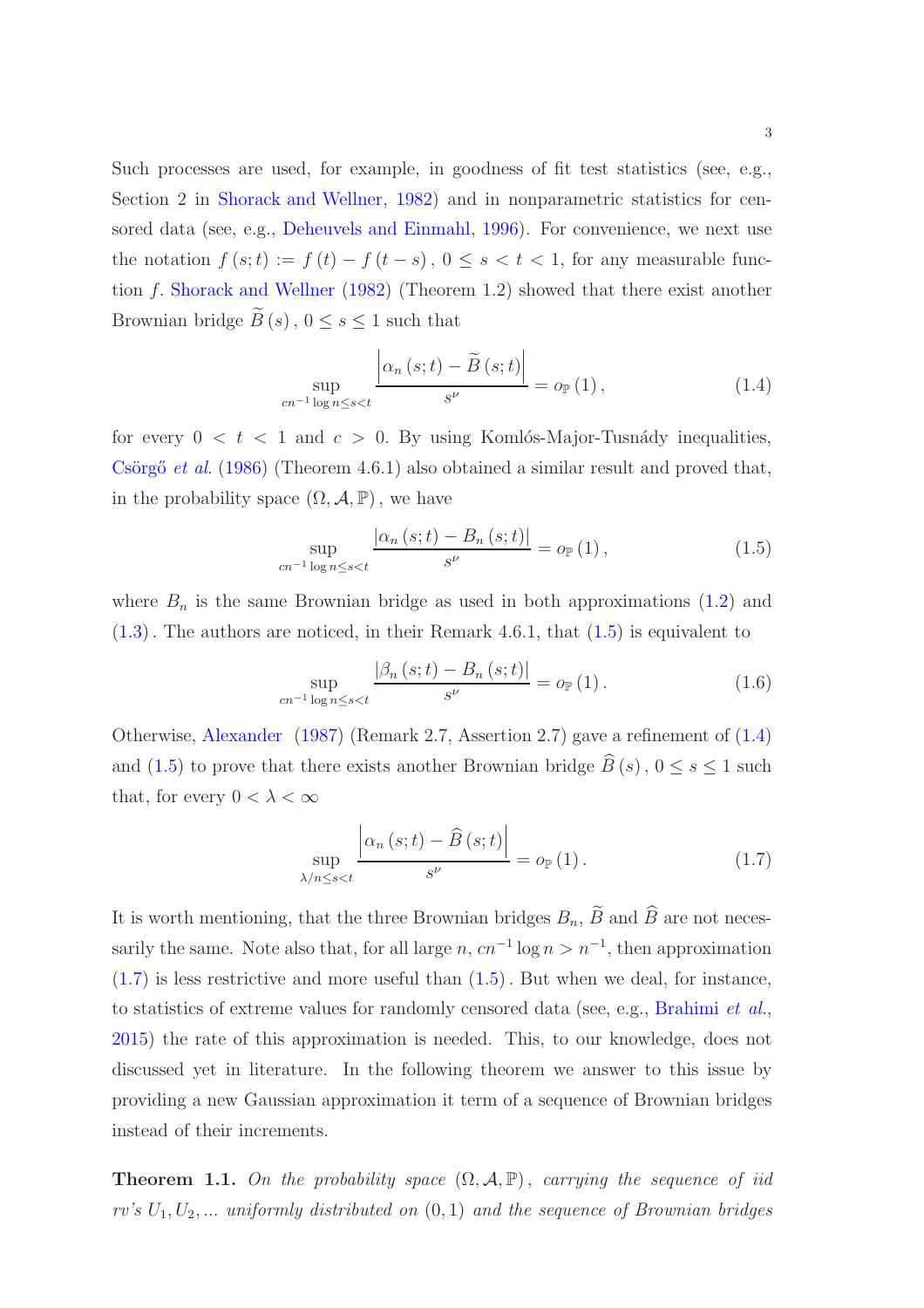$B_1, B_2, \ldots$ , for every  $0 < \lambda < \infty$ ,  $0 \leq \eta < 1/2$ , and  $0 \leq \nu < 1/4$ , we have approximations  $(1.2)$  $(1.2)$  and  $(1.3)$ , together with

$$
\sup_{\lambda/n \le s < t} \frac{n^{\eta} |\beta_n(s;t) - B_n(s)|}{s^{1/2 - \eta}} = O_{\mathbb{P}}(1)
$$
\n(1.8)

and

<span id="page-3-0"></span>
$$
\sup_{\lambda/n \le s < t} \frac{n^{\nu} |\alpha_n(s;t) - B_n(s)|}{s^{1/2 - \nu}} = O_{\mathbb{P}}(1).
$$
 (1.9)

### 2. Application to statistics for censored data

Let  $X_1, ..., X_n$  be  $n \geq 1$  independent copies of a non-negative continuous random variable (rv)  $X$ , defined over the probability space with cumulative distribution function (cdf) F. These rv's are censored to the right by a sequence of independent copies  $Y_1, ..., Y_n$  of a non-negative continuous rv Y, independent of X and having a cdf G. At each stage  $1 \leq j \leq n$ , we only can observe the rv's  $Z_j := \min(X_j, Y_j)$  and  $\delta_j := \mathbf{1}\{X_j \le Y_j\}$ . If we denote by H the cdf of the observed  $Z's$ , then, in virtue of the independence of X and Y, we have  $1 - H = (1 - F)(1 - G)$ . We introduce two very crucial sub-distribution functions  $H^{(i)}(z) := \mathbf{P} \{ Z_1 \leq z, \delta_1 = i \}$ ,  $i = 0, 1$ , for  $z > 0$ , so that one have  $H(z) = H^{(0)}(z) + H^{(1)}(z)$ . The empirical counterparts are, respectively, defined by

$$
H_n^{(0)}(z) := \frac{1}{n} \sum_{i=1}^n \mathbf{1} \left\{ Z_i \le z \right\} (1 - \delta_i), \ H_n^{(1)}(z) := \frac{1}{n} \sum_{i=1}^n \mathbf{1} \left\{ Z_i \le z \right\} \delta_i,
$$

and therefore

$$
H_n(z) := n^{-1} \sum_{i=1}^n \mathbf{1} \{ Z_i \le z \} = H_n^{(0)}(z) + H_n^{(1)}(z).
$$

Let

$$
\xi_i := \delta_i H^{(1)}(Z_i) + (1 - \delta_i) \left( \theta + H^{(0)}(Z_i) \right), \ i = 1, ..., n,
$$

be a sequence iid rv's uniformly distributed on (0, 1) [\(Einmahl and Koning,](#page-13-6) [1992](#page-13-6)), and define the corresponding empirical cdf and empirical process by

$$
\mathbb{U}_{n}(s) := \frac{1}{n} \sum_{i=1}^{n} \mathbf{1} \left\{ \xi_{i} \leq s \right\} \text{ and } \alpha_{n}^{*}(s) := \sqrt{n} \left( \mathbb{U}_{n}(s) - s \right), \ 0 \leq s \leq 1,
$$

respectively. Thereby we may represent, almost surely (a.s.), both  $H_n^{(0)}$  and  $H_n^{(1)}$  in term of  $\mathbb{U}_n$ , as follows  $H_n^{(0)}(v) = \mathbb{U}_n(H^{(0)}(v) + \theta) - \mathbb{U}_n(\theta)$ , for  $0 < H^{(0)}(v) < 1 - \theta$ , and  $H_n^{(1)}(v) = U_n\left(H^{(1)}(v)\right)$ , for  $0 < H^{(1)}(v) < \theta$ . For further details, see for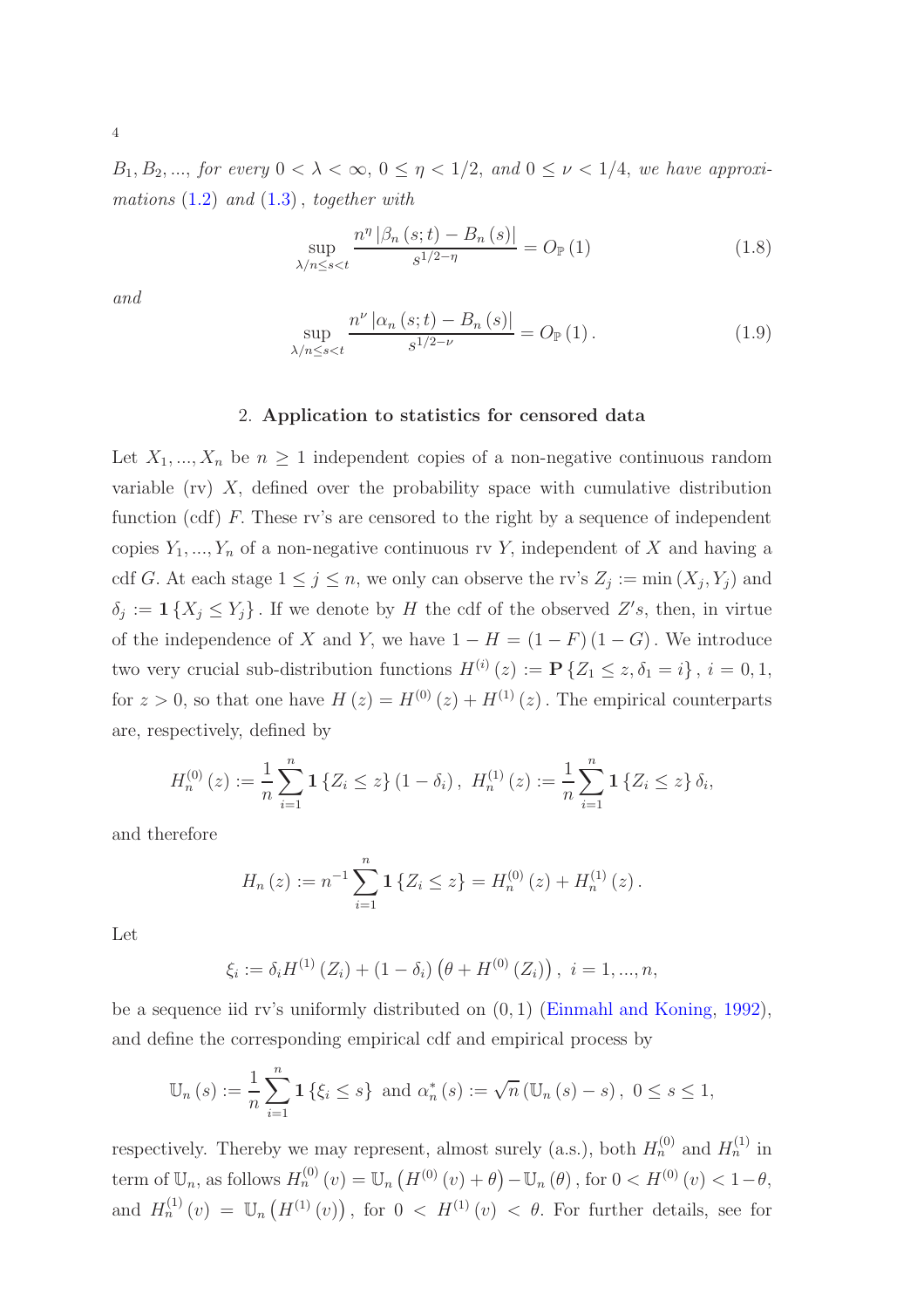instance [Deheuvels and Einmahl](#page-13-5) [\(1996](#page-13-5)). From the previous representations, a.s., we may write

$$
\sqrt{n}\left(\overline{H}_n^{(0)}\left(v\right) - \overline{H}^{(0)}\left(v\right)\right) = -\alpha_n^* \left(1 - \overline{H}^{(0)}\left(v\right)\right), \text{ for } 0 < \overline{H}^{(0)}\left(v\right) < 1 - \theta
$$

and

$$
\sqrt{n}\left(\overline{H}_n^{(1)}\left(v\right)-\overline{H}^{(1)}\left(v\right)\right)=\alpha_n^*\left(\overline{H}^{(1)}\left(v\right);\theta\right), \text{ for } 0<\overline{H}^{(1)}\left(v\right)<\theta.
$$

By applying two approximations  $(1.3)$  and  $(1.9)$  $(1.9)$ , there exists a sequence of Brownian bridges  $\{\mathcal{B}_n(s); 0 \le s \le 1\}$  such that for every  $0 < \lambda < \infty$  and  $0 \le \xi < 1/4$ ,

$$
\sup_{\lambda/n \leq \overline{H}^{(0)}(v) \leq 1} \frac{n^{\xi} \left| \alpha_n^* \left( 1 - \overline{H}^{(0)}(v) \right) - \mathcal{B}_n \left( 1 - \overline{H}^{(0)}(v) \right) \right|}{\left[ \overline{H}^{(0)}(v) \right]^{1/2 - \xi}} = O_{\mathbb{P}}(1)
$$

and

$$
\sup_{\lambda/n \leq \overline{H}^{(1)}(v) < \theta} \frac{n^{\xi} \left| \alpha_n^* \left( \overline{H}^{(1)}(v) \, ; \theta \right) - \mathcal{B}_n \left( \overline{H}^{(1)}(v) \right) \right|}{\left[ \overline{H}^{(1)}(v) \right]^{1/2 - \xi}} = O_{\mathbb{P}}(1).
$$

These approximations will be useful tools for asymptotic results to statistics of extreme values for censored data, see for instance [Brahimi](#page-12-1) et al. [\(2015](#page-12-1)).

## 3. Proof of Theorem [1](#page-2-3).1

Let  $Y_1^{(i)}$  $Y_1^{(i)}, Y_2^{(i)}, \ldots, (i-1, 2)$ , be two independent sequences of iid exponential rv's with mean 1. From Komlós et al.  $(1975)$  $(1975)$  inequalities, there exist two independent copies  $W^{(i)}(z)$ ,  $0 \le z < \infty$ ,  $(i = 1, 2)$ , of standard Brownian motion defined on a probability space, such that for all real  $x$ , we have

$$
\mathbb{P}\left\{\max_{1\leq k\leq m} \left|S_k^{(i)} - k - W^{(i)}\left(k\right)\right| \geq C \log m + x\right\} \leq Ke^{-\mu x},\tag{3.10}
$$

for  $m = 1, 2, ...,$  where  $S_k^{(i)}$  $\mathcal{E}_k^{(i)} \, := \, \sum_{j=1}^k Y_j^{(i)}$  $j^{(i)}$ , with C, K and  $\mu$  are positive universal constants independent of i and m. For each integer  $n \geq 2$ , we set

$$
Y_j(n) := \begin{cases} Y_{[n/2]-j+1}^{(1)} & \text{for } j = 1, ..., [n/2], \\ Y_{n-j+2}^{(2)} & \text{for } j = [n/2]+1, ..., n+1. \end{cases}
$$

Then  $Y_1(n), Y_2(n), ..., Y_{n+1}(n)$  are iid sequence of exponential rv's with mean 1. For further use, we set  $S_m(n) := \sum_{j=1}^m Y_j(n)$ ,  $m = 1, ..., n + 1$ , and for the sake of notational simplicity, we will write from now on,  $S_m$  and  $Y_j$  instead of  $S_m(n)$ and  $Y_j(n)$ , respectively, and will also use the usual convention  $S_0 = 0$ . It is easy to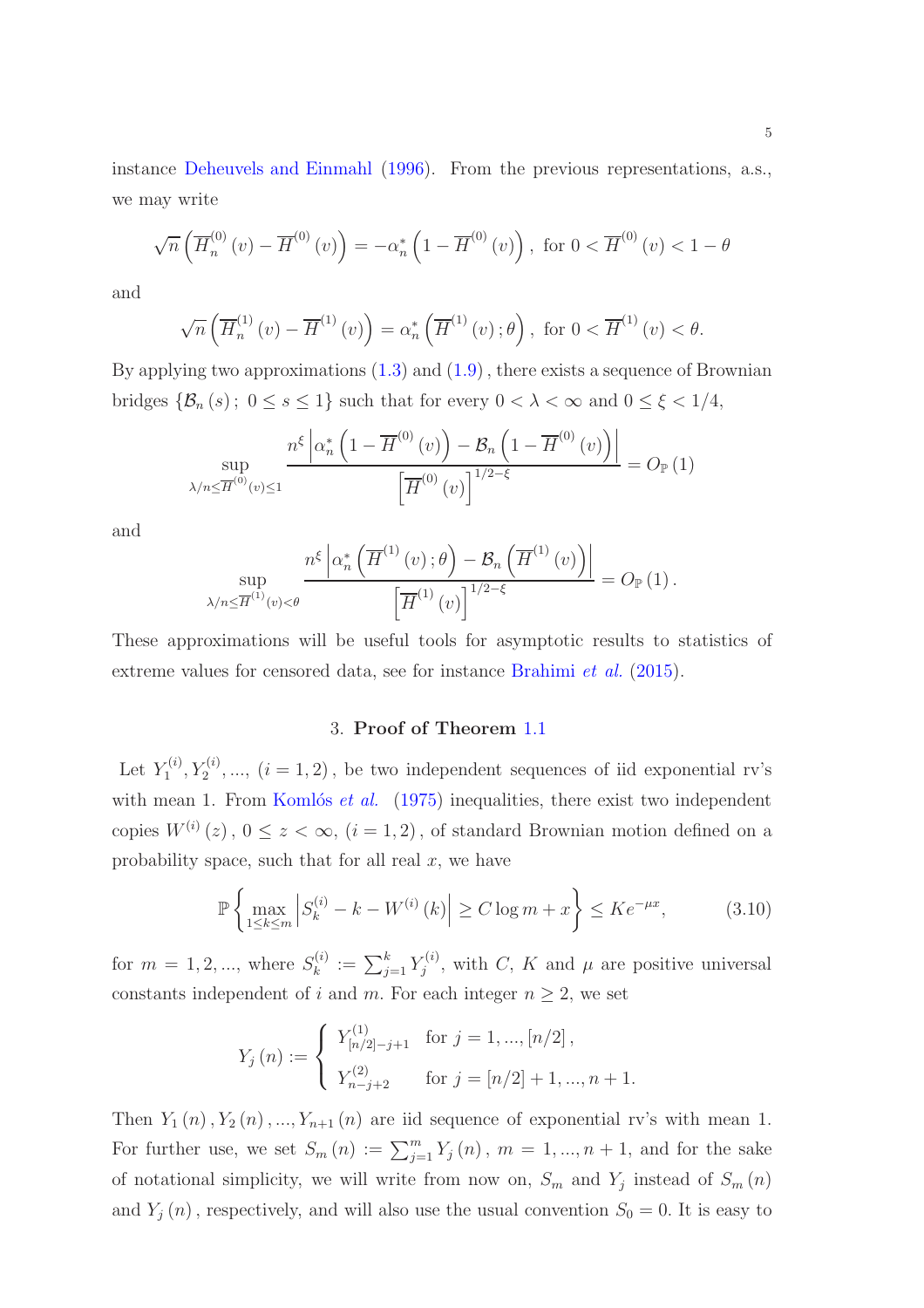verify that, for each integer  $n \geq 2$ , the following process is a sequence of standard Brownian motions on  $[0, n + 1]$ :

$$
W_n(s) := \begin{cases} W^{(1)}(s) & \text{for } 0 \le s \le \left[\frac{n}{2}\right], \\ W^{(1)}\left(\left[\frac{n}{2}\right]\right) + W^{(2)}\left(n+1-\left[\frac{n}{2}\right]\right) & \text{for } \left[\frac{n}{2}\right] < s \le n+1. \end{cases}
$$

Let us define the following two processes

$$
\widetilde{B}_{n}(s) := n^{-1/2} (sW_{n}(n) - W_{n}(sn)), \ 0 \le s \le 1
$$

and

$$
\widetilde{\beta}_n(s) := \sqrt{n} \left( s - \widetilde{U}_{[sn]:n} \right), \ 0 \le s \le 1,
$$

where  $\tilde{U}_{k:n} := S_k/S_{n+1}$ , for  $k = 1, ..., n$ , be a sequence of the uniform order statistics, with the convention  $\tilde{U}_{0:n} = S_0 \equiv 0$ . We also define the uniform empirical process, corresponding to  $\widetilde{U}_{1:n},...,\widetilde{U}_{n:n}$ , by

$$
\widetilde{\alpha}_n(s) := n^{1/2} \left( \widetilde{G}_n(s) - s \right), \ 0 \le s \le 1,
$$

where  $\widetilde{G}_n(s) := n^{-1} \sum_{i=1}^n \mathbf{1} \left\{ \widetilde{U}_{i:n} \leq s \right\}$ . In their inequalities (1.23) and (1.24), Csörgő et al.  $(1986)$ , showed that

$$
\mathbb{P}\left\{\sup_{0\leq s\leq d/n} \left|\widetilde{\beta}_n\left(s\right)-\widetilde{B}_n\left(s\right)\right|\geq 2n^{-1/2}\left(a\log d+x\right)\right\}
$$

and

$$
\mathbb{P}\left\{\sup_{1-d/n\leq s\leq 1}\left|\widetilde{\beta}_{n}\left(s\right)-\widetilde{B}_{n}\left(s\right)\right|\geq 2n^{-1/2}\left(a\log d+x\right)\right\},\right\}
$$

whenever  $n_0 < d < n$  and  $0 \le x \le d^{1/2}$  for suitably chosen positive constants  $n_0, a$ , b and c. Thereby they stated that

$$
\sup_{\lambda/n \le s \le 1-\lambda/n} \frac{n^{\eta} \left| \widetilde{\beta}_n(s) - \widetilde{B}_n(s) \right|}{\left[ s \left( 1 - s \right) \right]^{1/2 - \eta}} = O_{\mathbb{P}}(1) = \sup_{\lambda/n \le s \le 1-\lambda/n} \frac{n^{\nu} \left| \widetilde{\alpha}_n(s) - \widetilde{B}_n(s) \right|}{\left[ s \left( 1 - s \right) \right]^{1/2 - \nu}},
$$

for every  $0 < \lambda < \infty$ ,  $0 \le \eta < 1/2$ , and  $0 \le \nu < 1/4$ . Next we establish similar results to the increments

$$
\widetilde{\beta}_n(s;t) = \widetilde{\beta}_n(t) - \widetilde{\beta}_n(t-s) = \sqrt{n}\left(s - \widetilde{U}_{[nt]:n} + \widetilde{U}_{[n(t-s):n}\right), \ 0 \le s < t < 1
$$

and

$$
\widetilde{\alpha}_{n}(s;t) = \widetilde{\alpha}_{n}(t) - \widetilde{\alpha}_{n}(t-s) = \sqrt{n}\left(\widetilde{G}_{n}(s) - \widetilde{G}_{n}(t-s) - s\right), \ 0 \le s < t < 1.
$$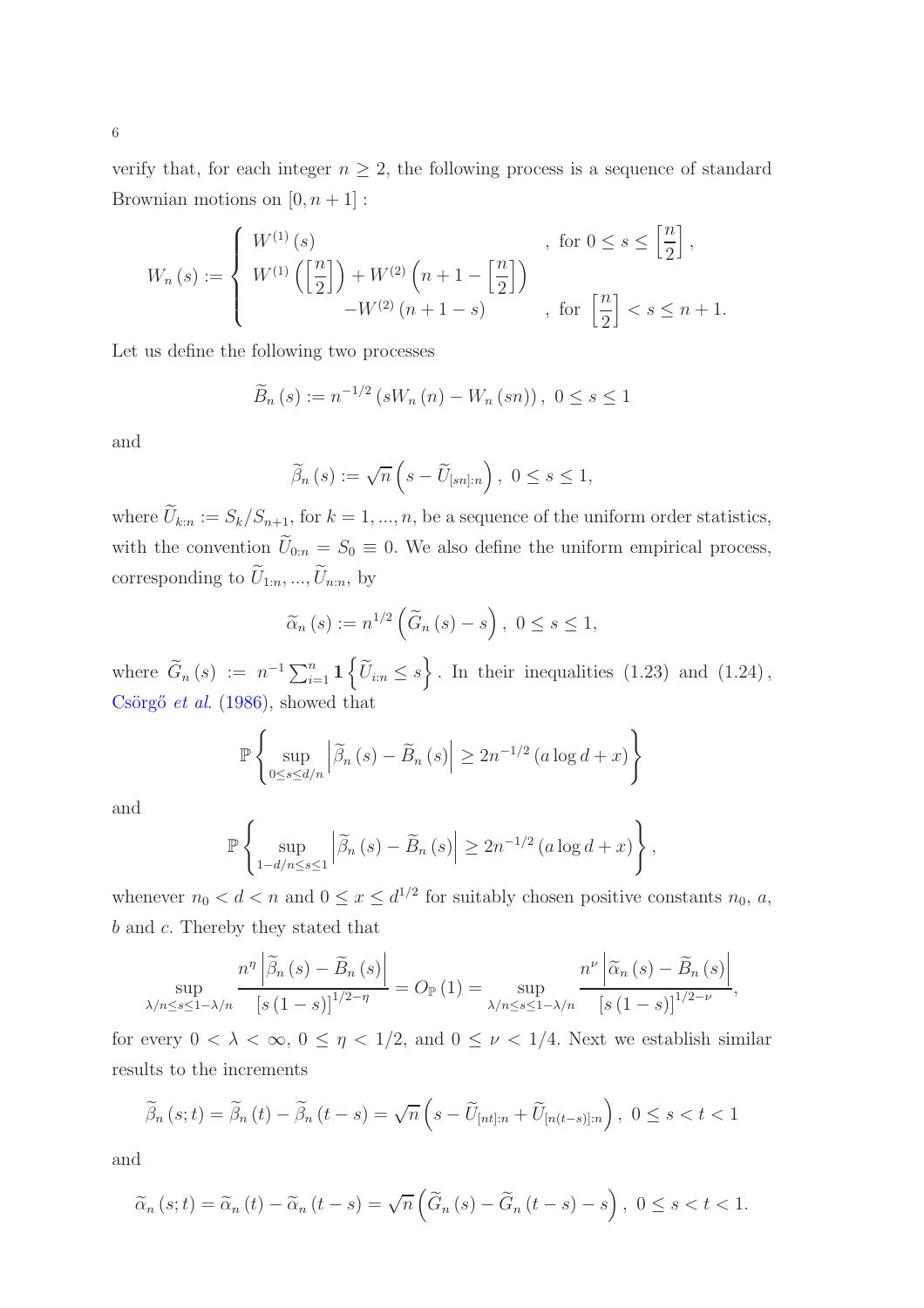$$
\mathbf{P}_n(x;d) := \mathbb{P}\left\{\sup_{0\leq s\leq d/n} \left|\widetilde{\beta}_n(s;t) - \widetilde{B}_n(s)\right| \geq 2n^{-1/2} \left(a\log d + x\right)\right\},\,
$$

which is less than or equal to the sum of

$$
\mathbf{P}_{1,n}(x; d) := \mathbb{P}\left\{\sup_{0\leq s\leq d/n} \left|\widehat{\beta}_n(s;t) - \widetilde{\beta}_n(s)\right| \geq n^{-1/2} \left(a\log d + x\right)\right\},\,
$$

and

$$
\mathbf{P}_{2,n}(x; d) := \mathbb{P}\left\{\sup_{0\leq s\leq d/n} \left|\widetilde{\beta}_n(s) - \widetilde{B}_n(s)\right| \geq n^{-1/2} \left(a\log d + x\right)\right\}.
$$

Next we show that  $\mathbf{P}_{1,n}(x; d) \stackrel{\mathbb{P}}{\rightarrow} 0$ , as  $n \rightarrow \infty$ . Indeed, let us write

$$
\left|\widehat{\beta}_n(s;t)-\widehat{\beta}_n(s)\right|=\sqrt{n}\left|\widetilde{U}_{[nt]:n}-\widetilde{U}_{[n(t-s):n}-\widetilde{U}_{[ns]:n}\right|,
$$

which equals

$$
\sqrt{n}\frac{|S_{[nt]}-S_{[n(t-s)]}-S_{[ns]}|}{S_{n+1}} = \sqrt{n}\frac{S_{|[nt]-[n(t-s)]-[ns]|}}{S_{n+1}},
$$

thus

$$
\mathbf{P}_{1,n}(x; d) = \mathbb{P}\left\{\frac{n}{S_{n+1}} \sup_{0 \le s \le d/n} S_{|[nt]-[n(t-s)]-[ns]|} \ge a \log d + x\right\}.
$$

Since  $u \leq [u] \leq u+1$ , then it is easy to check that

$$
-2 \le [nt] - [n(t - s)] - [ns] \le 1,
$$

this implies that  $|[nt] - [n(t - s)] - [ns]| \leq 2$ , it follows that for  $0 \leq s < t < 1$ , we have  $S_{|[nt]-[n(t-s)]-[ns]]} \leq S_2$ , therefore

$$
\mathbf{P}_{1,n}(x;d) \le \mathbb{P}\left\{\frac{n}{S_{n+1}}S_2 \ge a\log d + x\right\}.
$$

By the law of large numbers,  $\mathbb{P}\{|n/S_{n+1}-1|\geq \epsilon\}\to 0$ , for any fixed  $0<\epsilon<1$ , this implies that

$$
\mathbf{P}_{1,n}(x; d) \le \mathbb{P}\left\{(1-\epsilon) S_2 \ge a \log d + x\right\} + \mathbb{P}\left\{|n/S_{n+1} - 1| \ge \epsilon\right\}.
$$

Note that  $S_2$  is a sum of two iid standard exponential rv's, this means that it follows the Gamma cdf with two parameters  $(2, 1)$ , that is  $\mathbb{P}(S_2 > u) = (u + 1) e^{-u}$ , therefore

$$
\mathbb{P}\left\{(1-\epsilon) S_2 \ge a \log d + x\right\} = \left(\frac{a \log d + x}{1-\epsilon} + 1\right) \exp\left(-\frac{a \log d + x}{1-\epsilon}\right),\,
$$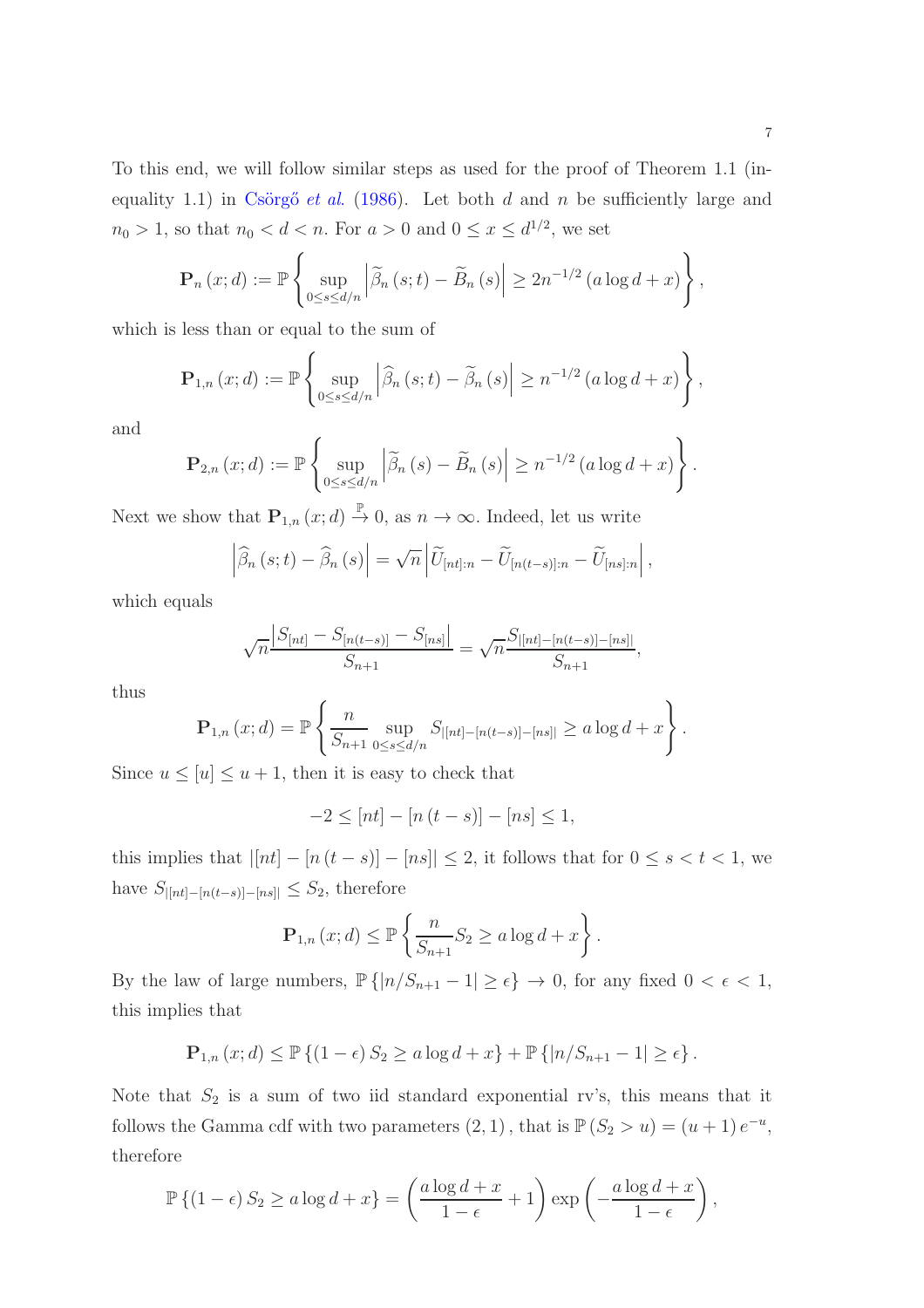8

which tends to zero as  $d \to \infty$ , hence  $P_{1,n}(x; d) \to 0$ . On the other hand, from inequality (1.23) in Csörgő et al. [\(1986](#page-13-0)), we have  $P_{2,n}(x; d) \leq b \exp(-cx)$ , thus  $\mathbf{P}_n(x; d) \leq b \exp(-cx)$ , too. Thereby, by using the latter inequality with similar arguments as used for the proof of Theorem 2.1 (statement 2.2) of the same paper, we end up with

<span id="page-7-1"></span>
$$
\sup_{\lambda/n \le s < t} \frac{n^{\eta} \left| \widetilde{\beta}_n \left( s; t \right) - \widetilde{B}_n \left( s \right) \right|}{s^{1/2 - \eta}} = O_{\mathbb{P}} \left( 1 \right),\tag{3.11}
$$

for every  $0 \leq \eta < 1/2$  and  $0 < \lambda < \infty$ . Next we show that for every  $0 < t < 1$  and  $0 \leq \nu < 1/4$ , we also have

<span id="page-7-2"></span>
$$
A_{n,\nu}(t) := \sup_{\widetilde{U}_{1:n} \le s < \widetilde{U}_{t_n:n}} \frac{n^{\nu} \left| \widetilde{\alpha}_n \left(s; t\right) - \widetilde{B}_n \left(s\right) \right|}{s^{1/2 - \nu}} = O_{\mathbb{P}}\left(1\right),\tag{3.12}
$$

where  $t_n := [nt]$ . Indeed, let us write

$$
A_{n,\nu}(t) = \max_{1 \leq k \leq t_n-1} \left\{ \sup_{\widetilde{U}_{k:n} \leq s < \widetilde{U}_{k+1:n}} \frac{n^{\nu} \left| \widetilde{\alpha}_n(s;t) - \widetilde{B}_n(s) \right|}{s^{1/2-\nu}} \right\},\,
$$

and, for  $0 < \tau \leq 1$ , set

$$
A_{n,\nu}(t;\tau) := \max_{1 \leq k \leq t_n-1} \left\{ \sup_{\widetilde{U}_{k:n} \leq s < \widetilde{U}_{k+1:n}} \frac{n^{\nu} \left| \widetilde{\alpha}_n(s;t) - \widetilde{B}_n(s) \right|}{(\tau k/n)^{1/2-\nu}} \right\}.
$$

Observe that

$$
\left\{\min_{1\leq k\leq n}\widetilde{U}_{k:n}/k\geq\tau\right\}\subset\left\{A_{n,\nu}\left(t\right)\leq\tau^{\nu-1/2}A_{n,\nu}\left(t;1\right)\right\},\right\}
$$

and from assertion  $(2.9)$  in Csörgő *et al.* [\(1986\)](#page-13-0), we have

$$
\mathbb{P}\left\{\min_{1\leq k\leq n}\widetilde{U}_{k:n}/k\leq\tau\right\}=\tau,
$$

it follows that

$$
\mathbb{P}\left\{A_{n,\nu}(t) \le \tau^{\nu-1/2} A_{n,\nu}(t;1)\right\} \ge 1 - \tau.
$$

Hence, to show that  $A_{n,\nu}(t) = O_{\mathbb{P}}(1)$ , it suffices to verify that  $A_{n,\nu}(t;1) = O_{\mathbb{P}}(1)$ for sufficiently small  $\tau$ . To this end, we will first state that for  $1 \leq k \leq t_n - 1$  and  $\widetilde{U}_{k:n} \leq s < \widetilde{U}_{k+1:n},$  we have

<span id="page-7-0"></span>
$$
\widetilde{\alpha}_n(s;t) - \widetilde{\beta}_n\left(\frac{t_n}{n},\frac{k}{n}\right) = O_{\mathbb{P}}\left(n^{-1/2}\right). \tag{3.13}
$$

Indeed, let us fix  $\epsilon > 0$  be small such that

$$
\widetilde{U}_{t_n+1:n} < \widetilde{U}_{t_n+2:n} - \epsilon < \widetilde{U}_{t_n+2:n} + \epsilon < \widetilde{U}_{t_n+3:n},
$$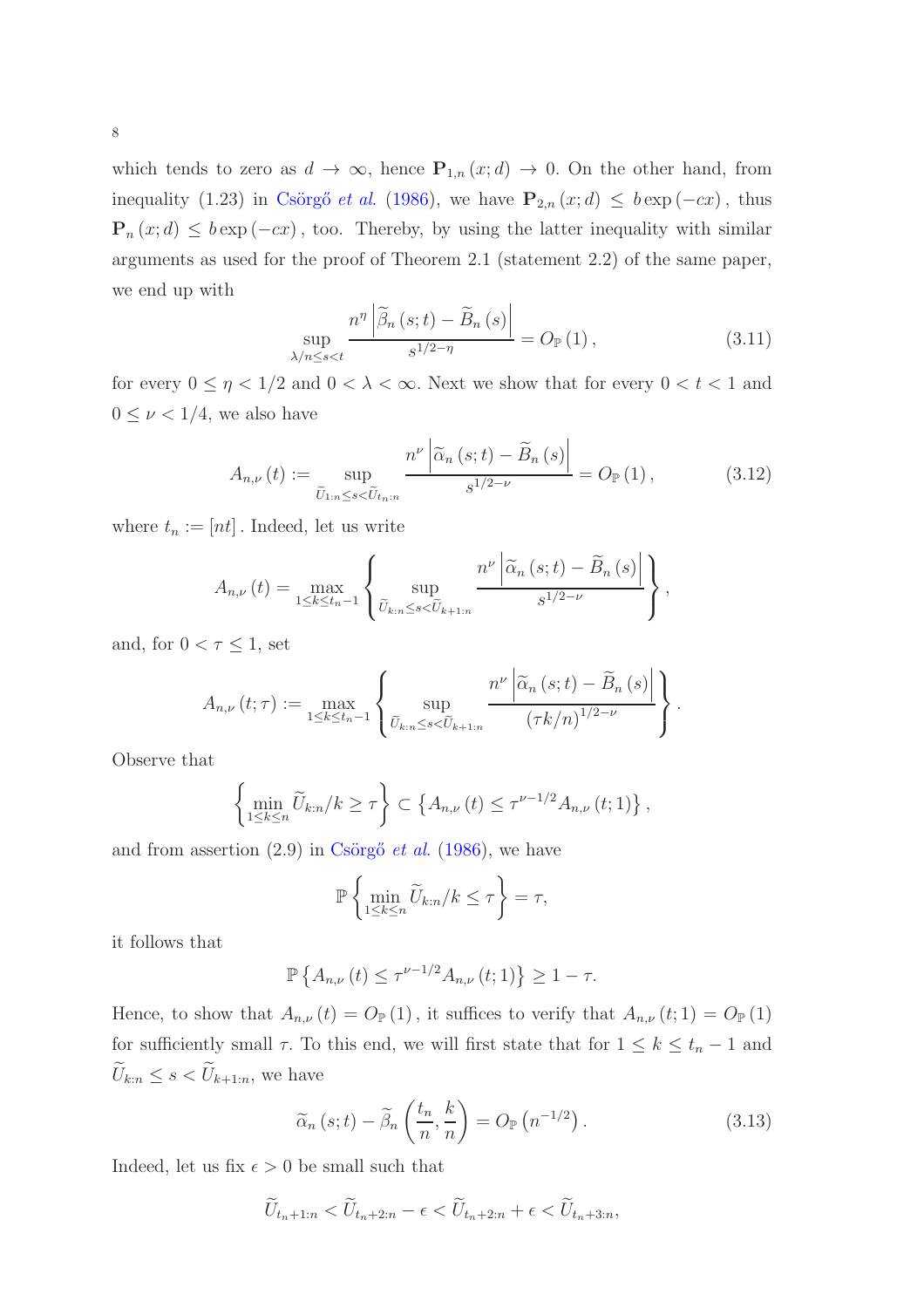and set

$$
\mathcal{A}_{\epsilon,n}(t) := \left\{ \left| \widetilde{U}_{t_n+2:n} - t \right| < \epsilon \right\}.
$$

Since  $\widetilde{U}_{t_n+2:n} \stackrel{\mathbb{P}}{\rightarrow} t$  as  $n \rightarrow \infty$  then  $\mathbb{P}(\mathcal{A}_{\epsilon,n}(t)) \downarrow 1$ , as  $n \rightarrow \infty$ . Hence, in the set  $\mathcal{A}_{\epsilon,n}\left(t\right),$  we have  $\widetilde{U}_{t_{n}+2:n}-\epsilon < t < \widetilde{U}_{t_{n}+2:n}+\epsilon,$  which implies that

<span id="page-8-2"></span>
$$
\widetilde{U}_{t_n:n} < t < \widetilde{U}_{t_n+3:n}.\tag{3.14}
$$

Then, for  $\widetilde{U}_{k:n} \leq s < \widetilde{U}_{k+1:n}$ , we have

$$
\widetilde{G}_n(t) - \widetilde{G}_n(t-s) - s \ge \widetilde{G}_n\left(\widetilde{U}_{t_n:n}\right) - \widetilde{G}_n\left(\widetilde{U}_{t_n+3:n} - \widetilde{U}_{k:n}\right) - \widetilde{U}_{k+1:n}.
$$

Note that

$$
\widetilde{U}_{t_n+3:n} - \widetilde{U}_{k:n} = \frac{S_{t_n+3} - S_k}{S_{n+1}} = \frac{S_{t_n-k+3}}{S_{n+1}} = \widetilde{U}_{t_n-k+3:n},
$$

$$
\widetilde{G}_n\left(\widetilde{U}_{t_n:n}\right) = t_n/n \text{ and } \widetilde{G}_n\left(\widetilde{U}_{t_n-k+3:n}\right) = \frac{t_n - k + 3}{n}.
$$

Then the right-side of the previous inequality is equal to

$$
\frac{k-3}{n} - \widetilde{U}_{k+1:n} = \frac{k}{n} - \widetilde{U}_{k:n} - \left(\widetilde{U}_{k+1:n} - \widetilde{U}_{k:n}\right) - \frac{3}{n}.
$$

Note also  $\widetilde{U}_{k+1:n} - \widetilde{U}_{k:n} = S_1/S_{n+1}$  and  $\widetilde{U}_{k:n} = \widetilde{U}_{t_n:n} - \widetilde{U}_{t_n-k:n}$ , it follows that

$$
\widetilde{\alpha}_n(s;t) \ge \widetilde{\beta}_n\left(\frac{k}{n},\frac{t_n}{n}\right) - \sqrt{n}S_1/S_{n+1} - 3/\sqrt{n}.
$$

By using the law of large numbers, we have with large probability  $n/S_{n+1} < 2$ , then without loss of generality, we get

<span id="page-8-0"></span>
$$
\widetilde{\alpha}_{n}(s;t) \geq \widetilde{\beta}_{n}\left(\frac{k}{n},\frac{t_{n}}{n}\right) - 3\left(S_{1} + 1\right)/\sqrt{n}.\tag{3.15}
$$

Likewise, by using similar arguments as above we get

$$
\widetilde{G}_n(t) - \widetilde{G}_n(t-s) - s \leq \widetilde{G}_n\left(\widetilde{U}_{t_n+3:n}\right) - \widetilde{G}_n\left(\widetilde{U}_{t_n:n} - \widetilde{U}_{k+1:n}\right) - \widetilde{U}_{k:n},
$$

which implies that

<span id="page-8-1"></span>
$$
\widetilde{\alpha}_{n}(s;t) \leq \widetilde{\beta}_{n}\left(\frac{k}{n},\frac{t_{n}}{n}\right) + 4/\sqrt{n}.\tag{3.16}
$$

By letting  $\zeta := \max(3(S_1 + 1), 4)$ , the inequalities  $(3.15)$  $(3.15)$  and  $(3.16)$  $(3.16)$  together give

$$
\left|\widetilde{\alpha}_n(s;t)-\widetilde{\beta}_n\left(\frac{k}{n},\frac{t_n}{n}\right)\right|<\zeta/\sqrt{n}.
$$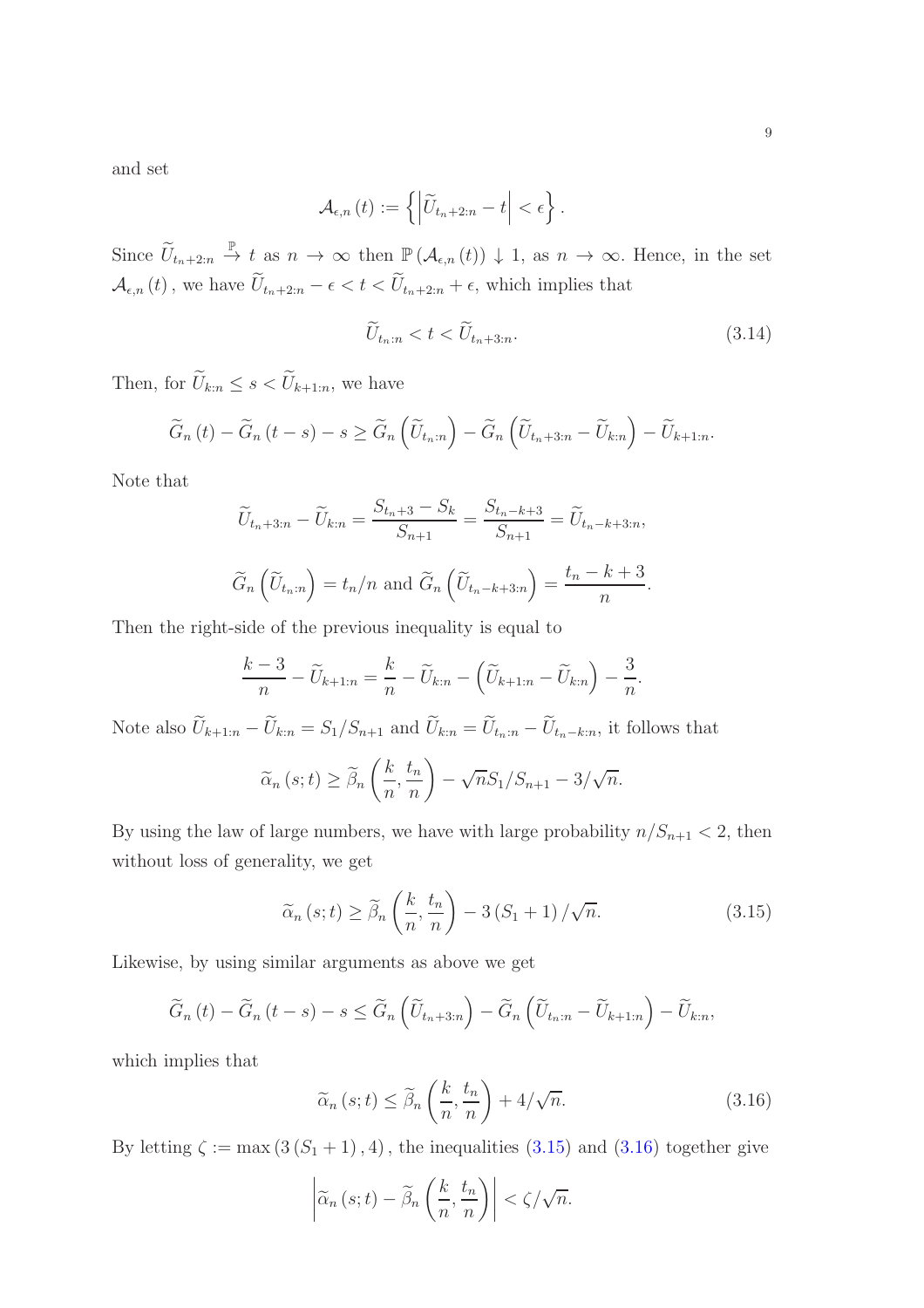Since  $\zeta = O_{\mathbb{P}}(1)$ , hence  $\widetilde{\alpha}_n(s;t) - \beta_n$  $\sqrt{k}$  $\overline{n}$  $\frac{t_n}{\cdot}$ n  $\setminus$  $= O_{\mathbb{P}}(n^{-1/2})$  which meets  $(3.13)$  $(3.13)$ . It is clear that  $A_{n,\nu}(t;1)$  is less than or equal to the sum of

$$
L_n := \max_{1 \le k \le t_n - 1} \left\{ \sup_{\widetilde{U}_{k:n} \le s < \widetilde{U}_{k+1:n}} \frac{n^{\nu} \left| \widetilde{\alpha}_n \left(s; t\right) - \widetilde{\beta}_n \left( \frac{k}{n}, \frac{t_n}{n} \right) \right|}{(k/n)^{1/2 - \nu}} \right\}
$$

and

$$
T_n := \max_{1 \leq k \leq t_n - 1} \left\{ \sup_{\widetilde{U}_{k:n} \leq s < \widetilde{U}_{k+1:n}} \frac{n^{\nu} \left| \widetilde{\beta}_n \left( \frac{k}{n}, \frac{t_n}{n} \right) - \widetilde{B}_n \left( s \right) \right|}{\left( k/n \right)^{1/2 - \nu}} \right\}.
$$

Making use of (3.[13\)](#page-7-0), we infer that  $L_n = O_{\mathbb{P}}(1)$ . Observe now that  $T_n$  is less than or equal to the sum of

$$
T_{n1} := \max_{1 \le k \le t_n - 1} \left\{ \frac{n^{\nu} \left| \widetilde{\beta}_n \left( \frac{k}{n}, \frac{t_n}{n} \right) - \widetilde{B}_n \left( \frac{k}{n} \right) \right|}{(k/n)^{1/2 - \nu}} \right\}
$$

and

$$
T_{n2} := \max_{1 \leq k \leq t_n-1} \left\{ \sup_{\widetilde{U}_{k:n} \leq s < \widetilde{U}_{k+1:n}} \frac{n^{\nu} \left| \widetilde{B}_n \left( s \right) - \widetilde{B}_n \left( \frac{k}{n} \right) \right|}{\left( k/n \right)^{1/2 - \nu}} \right\}.
$$

By letting  $k/n = s$  and  $t_n/n = t^*$ , we may write

$$
T_{n1} \leq \sup_{1/n \leq s < t^*} \frac{n^{\nu} \left| \widetilde{\beta}_n \left( s, t^* \right) - \widetilde{B}_n \left( s \right) \right|}{s^{1/2 - \nu}},
$$

which, by  $(3.11)$  $(3.11)$ , is equal to  $O_{\mathbb{P}}(1)$ . Let us now show that  $T_{n2} = O_{\mathbb{P}}(1)$  too. To this end, we will follow similar procedures are those used for the proof of assertion (2.21) in Csörgő et al. [\(1986\)](#page-13-0). Let us choose  $0 < \nu < 1/4$  and set  $\delta := (1/4 - \nu)/2$ . For any  $1 \leq k \leq n-1$  and  $b \geq 1$ , let  $c_{k,n}^{(\delta)} := k^{2\delta + 1/2}/n$  and

$$
I_{k,n}(b) := \left[k/n - 3bc_{k,n}^{(\delta)}, k/n - 3bc_{k,n}^{(\delta)}\right]
$$

and

$$
D_{n,\nu}(b) := \max_{1 \leq k \leq t_n-1} \left\{ \sup_{s \in I_{k,n}(b)} \frac{n^{\nu} \left| \widetilde{B}_n(k/n) - \widetilde{B}_n(s) \right|}{(k/n)^{1/2-\nu}} \right\}.
$$

Assertion  $(2.25)$  in Csörgő *et al.* [\(1986\)](#page-13-0) states that

<span id="page-9-0"></span>
$$
\lim_{b \to \infty} \mathbb{P} \{ T_{n2} \ge D_{n,\nu}(b) \} = 0.
$$
\n(3.17)

10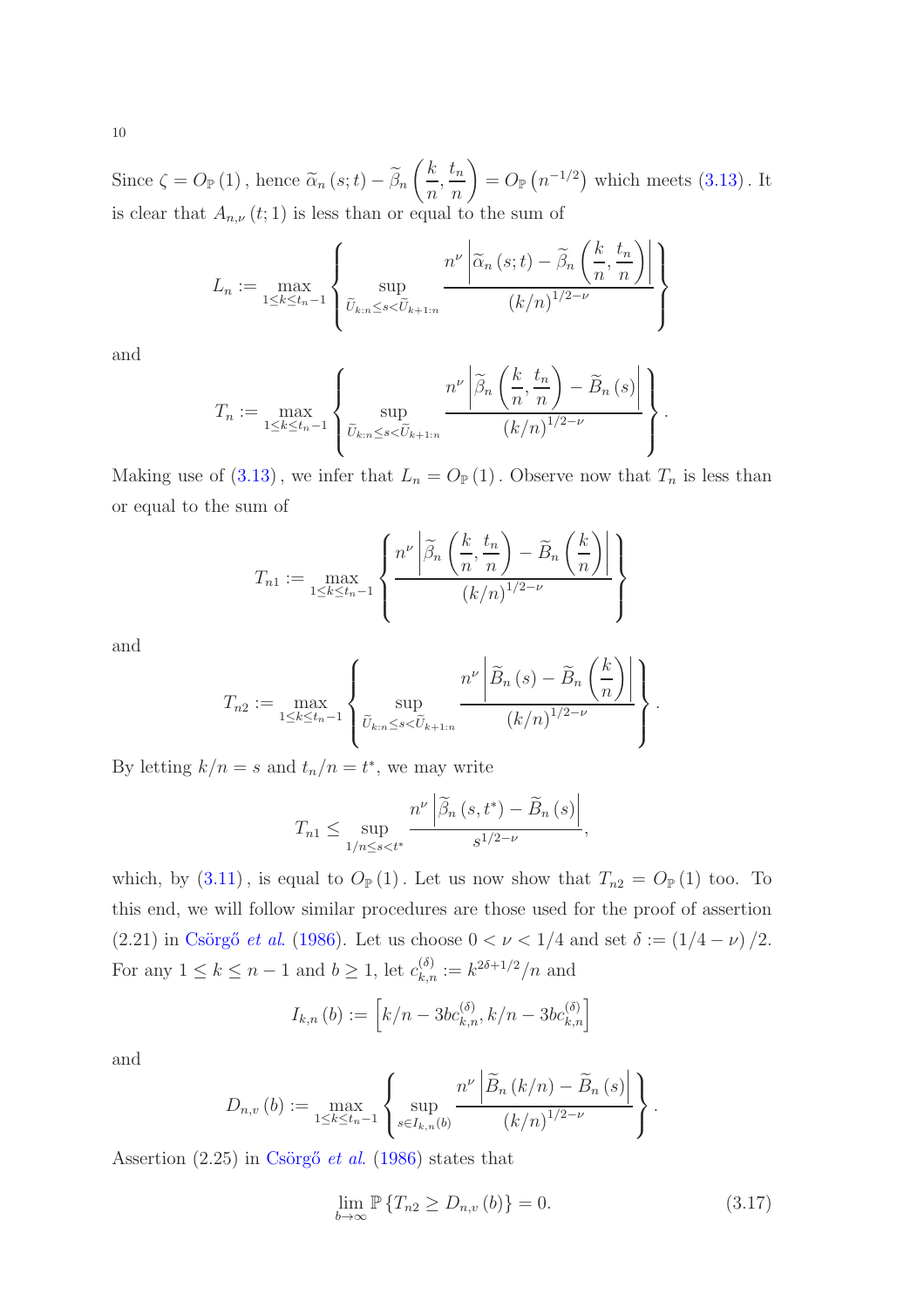Then we have to show that  $D_{n,v}(b) = O_{\mathbb{P}}(1)$ . Let us write

$$
D_{n,v}(b) = \max_{1 \leq k \leq t_n-1} \left\{ \sup_{\mathbf{s} \in [\mathbf{a}_k - h, \mathbf{a}_k + h] \cap [0,1]} \frac{n^{\nu} \left| \widetilde{B}_n(\mathbf{a}_k) - \widetilde{B}_n(\mathbf{s}) \right|}{\left(k/n\right)^{1/2-\nu}} \right\},
$$

where  $\mathbf{a}_k = t - s$ ,  $\mathbf{s} = t^* - k/n$  and  $h = |\mathbf{a}_k - \mathbf{s}|$ . Since  $|t - t^*| \leq n^{-1} \leq bc_{k,n}^{(\delta)}$  and  $|s-k/n| \leq 3bc_{k,n}^{(\delta)}$ , then  $h \leq |t-t^*| + |s-k/n| = 4bc_{k,n}^{(\delta)} =: h_*$ . Let us write

$$
D_{n,\nu}^{*}\left(b\right) := \max_{1 \leq k \leq t_{n}-1} \left\{\sup_{\mathbf{s} \in [\mathbf{a}_{k}-h_{*}, \mathbf{a}_{k}+h_{*}] \cap [0,1]} \frac{n^{\nu} \left|\widetilde{B}_{n}\left(\mathbf{a}_{k}\right)-\widetilde{B}_{n}\left(\mathbf{s}\right)\right|}{\left(k/n\right)^{1/2-\nu}}\right\}.
$$

It is clear that  $D^*_{n,v}(b) \leq D_{n,v}(b)$ . Hence, from (3.[17\)](#page-9-0), it remain to show that  $D_{n,v}^*(b) = O_{\mathbb{P}}(1)$ . Indeed, for  $d > 0$  arbitrarily chosen, we have

$$
\mathbb{P}\left\{D_{n,v}^*(b) \ge d \left(4b\right)^{1/2}\right\}
$$
\n
$$
\le \sum_{k=1}^{t_n-1} \mathbb{P}\left\{\sup_{\mathbf{s}\in[\mathbf{a}_k - h^*, \mathbf{a}_k + h^*] \cap [0,1]} \left|\widetilde{B}_n\left(\mathbf{a}_k\right) - \widetilde{B}_n\left(\mathbf{s}_k\right)\right| \ge d \left(4b\right)^{1/2} k^{1/2-\nu} n^{-1/2}\right\}
$$

which may be rewritten into

<span id="page-10-0"></span>
$$
\sum_{k=1}^{t_n-1} \mathbb{P}\left\{\sup_{\mathbf{s}\in[\mathbf{a}_k-h^*,\mathbf{a}_k+h^*]\cap[0,1]} \left|\widetilde{B}_n\left(\mathbf{a}_k\right)-\widetilde{B}_n\left(\mathbf{s}_k\right)\right| \ge dk^{1/4-\nu-\delta}h_*^{1/2}\right\}.
$$
 (3.18)

From inequality (1.11) in Csörgő et al. [\(1986\)](#page-13-0), for a given Brownian bridge  $B(s)$ ,  $0 \leq s \leq 1$  defined on  $(\Omega, \mathcal{A}, \mathbb{P})$ , we have

$$
\mathbb{P}\left\{\sup_{\mathbf{s}\in[\mathbf{a}-h,\mathbf{a}+h]\cap[0,1]}|\mathbf{B}\left(\mathbf{a}\right)-\mathbf{B}\left(\mathbf{s}\right)|\geq uh^{1/2}\right\}\leq Au^{-1}\exp\left(-u^2/8\right),
$$

for any  $0 < a < 1$ ,  $h > 0$  and  $0 < u < \infty$ , with a suitably chosen universal constant A. By applying this inequality we infer that (3.[18\)](#page-10-0) is less than or equal to

$$
\sum_{k=1}^{\infty} \frac{d^{-1} \exp(-d^2 k^{1/2 - 2\nu - 2\delta}/8)}{k^{1/4 - \nu - \delta}} =: \mathbf{P}(d) .
$$

Note that the series  $P(d)$  is uniformly convergent on  $d \geq 1$ , and  $\lim_{d\to\infty} P(d) = 0$ , it follows that  $D_{n,v}^*(b) = O_{\mathbb{P}}(1)$ , as sought. Let us now show that

$$
\sup_{\lambda/n \le s < t} \frac{n^{\nu} \left| \widetilde{\alpha}_n \left( s; t \right) - \widetilde{B}_n \left( s \right) \right|}{s^{1/2 - \nu}} = O_{\mathbb{P}} \left( 1 \right).
$$

Indeed, let us write

$$
\sup_{\lambda/n\leq s
$$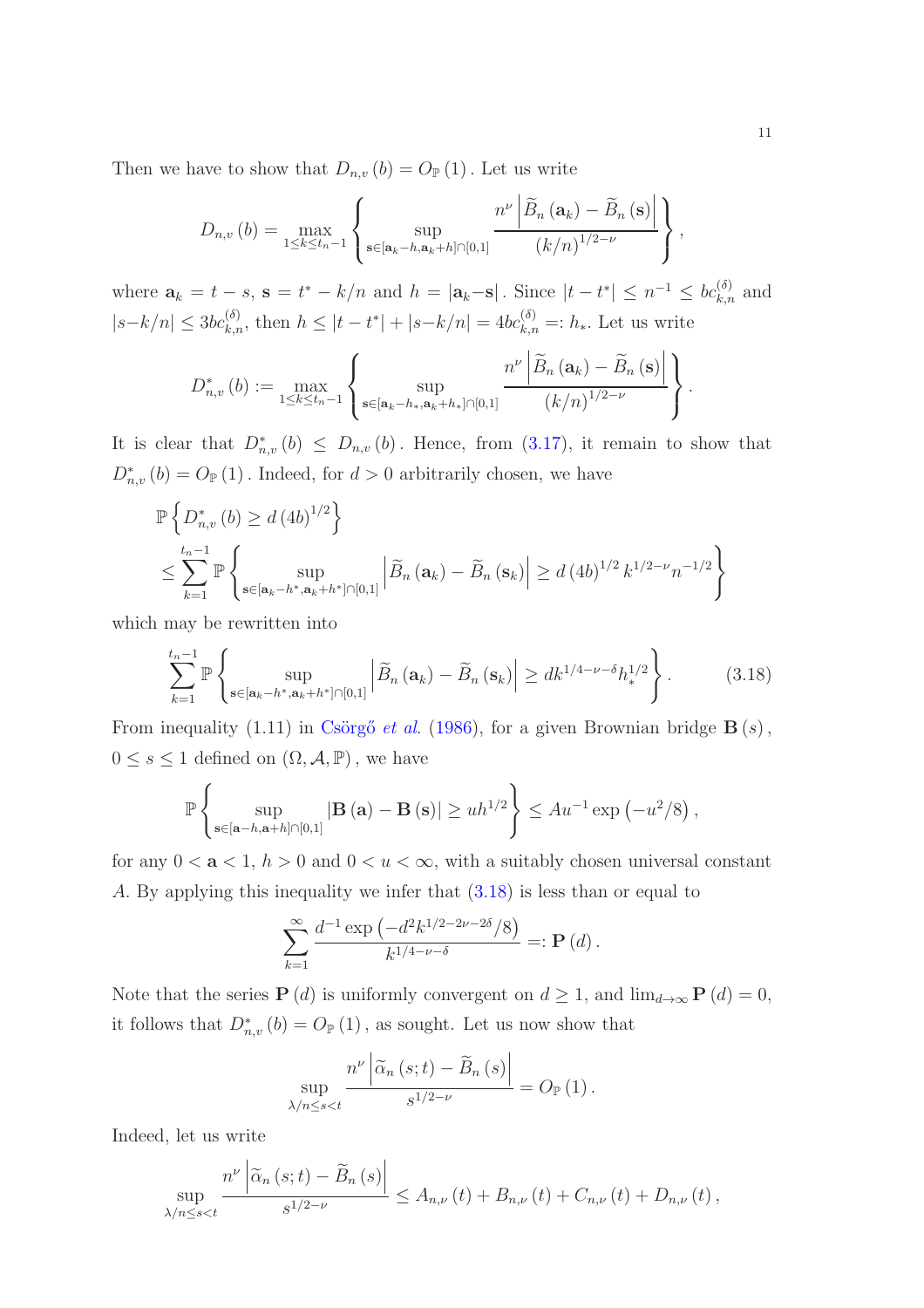where  $A_{n,\nu}(t)$  is that of  $(3.12)$  $(3.12)$ ,

$$
B_{n,\nu}(t) := \sup_{(\lambda/n)\wedge \widetilde{U}_{1:n} \le s < \widetilde{U}_{1:n}} \frac{n^{\nu} |\widetilde{\alpha}_n(s;t)|}{s^{1/2-\nu}},
$$

$$
C_{n,\nu}(t) := \sup_{\widetilde{U}_{t_n:n} \le s < \widetilde{U}_{t_n:n} \vee t} \frac{n^{\nu} |\widetilde{\alpha}_n(s;t) - \widetilde{B}_n(s)|}{s^{1/2-\nu}}
$$

and

$$
D_{n,\nu}(t) := \sup_{(\lambda/n)\wedge \tilde{U}_{1:n}\leq s<\tilde{U}_{1:n}} \frac{n^{\nu} \left|\widetilde{B}_{n}(s)\right|}{s^{1/2-\nu}}.
$$

It is clear that  $B_{n,\nu}(t)$  is less than or equal to

$$
\sup_{(\lambda/n)\wedge \tilde{U}_{1:n}\leq s<\tilde{U}_{1:n}}\frac{n^{\nu+1/2}|G_n(t)-G_n(t-s)|}{s^{1/2-\nu}}+n^{\nu+1/2}\sup_{(\lambda/n)\wedge \tilde{U}_{1:n}\leq s<\tilde{U}_{1:n}}s^{1/2+\nu}.
$$

Recall (3.[14\)](#page-8-2) and observe that for  $(\lambda/n) \wedge \tilde{U}_{1:n} \leq s < \tilde{U}_{1:n}$  (sufficiently small), we have

$$
G_n(t) - G_n(t-s) \le G_n\left(\widetilde{U}_{t_n+3:n}\right) - G_n\left(\widetilde{U}_{t_n:n} - \widetilde{U}_{1:n}\right) = \frac{t_n+3}{n} - \frac{t_n+1}{n} = \frac{2}{n}
$$

and

$$
G_n(t) - G_n(t-s) \ge G_n\left(\widetilde{U}_{t_n:n}\right) - G_n\left(\widetilde{U}_{t_n+3:n}\right) = \frac{t_n}{n} - \frac{t_n+3}{n} = -\frac{3}{n}.
$$

It follows that  $|G_n(t) - G_n(t - s)| \leq 3/n$ , then it is easy to verify that

$$
\sup_{(\lambda/n)\wedge \tilde{U}_{1:n}\leq s<\tilde{U}_{1:n}}\frac{n^{\nu+1/2}\left|G_n\left(t\right)-G_n\left(t-s\right)\right|}{s^{1/2-\nu}}=O_{\mathbb{P}}\left(1\right),
$$

and since  $n\widetilde{U}_{1:n} \stackrel{\mathbb{P}}{\rightarrow} 1$ , we get

$$
n^{\nu+1/2} \sup_{(\lambda/n)\wedge \widetilde{U}_{1:n}\leq s<\widetilde{U}_{1:n}} s^{1/2+\nu} = \left(n\widetilde{U}_{1:n}\right)^{1/2+\nu} = O_{\mathbb{P}}\left(1\right),
$$

therefore  $B_{n,\nu}\left(t\right)=o_\mathbb{P}\left(1\right).$  For the second term, we write

$$
C_{n,\nu}(t) \leq \left(\widetilde{U}_{t_n:n}\right)^{1/2-\nu} \sup_{\widetilde{U}_{1:n} \leq s < \widetilde{U}_{n:n}} n^{\nu} \left| \widetilde{\alpha}_n \left(s;t\right) - \widetilde{B}_n \left(s\right) \right|.
$$

In view of assertion  $(2.6)$  of Theorem 2.2 in Csörgő *et al.* [\(1986\)](#page-13-0), we have

$$
\sup_{0\leq s\leq 1} \left| \widetilde{\alpha}_n(s;t) - \widetilde{B}_n(s) \right| = O\left(\frac{(\log n)^{1/2} (\log \log n)^{1/4}}{n^{1/4}}\right), \text{ almost surely,}
$$

it follows, since  $0 \leq \nu < 1/4,$  that

$$
\sup_{\widetilde{U}_{1:n}\leq s<\widetilde{U}_{n:n}} n^{\nu} \left|\widetilde{\alpha}_n(s;t)-\widetilde{B}_n(s)\right|=o_{\mathbb{P}}(1).
$$

12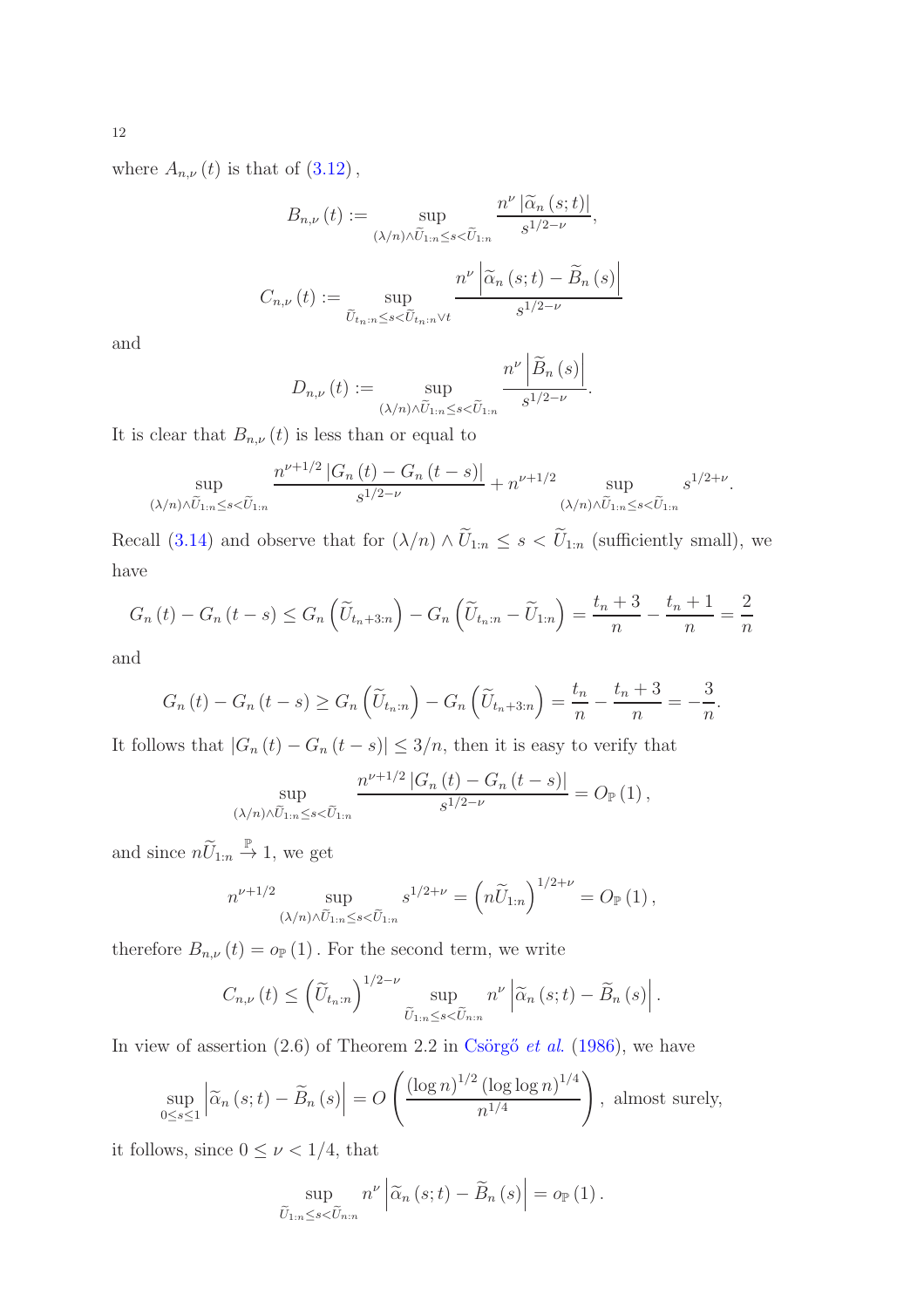On the other hand  $\widetilde{U}_{t_n:n} \stackrel{\mathbb{P}}{\rightarrow} t$ , it follows that  $C_{n,\nu}(t) = o_{\mathbb{P}}(1)$ . We have  $n\widetilde{U}_{1:n} \stackrel{\mathbb{P}}{\rightarrow} 1$ , then it is easy to show that  $D_{n,\nu}(t) = O_{\mathbb{P}}(1)$ , that we omit further details. To summarize, we briefly stated that

<span id="page-12-2"></span>
$$
\sup_{\lambda/n \le s \le 1 - \lambda/n} \frac{n^{\eta} \left| \widetilde{\beta}_n \left( s \right) - \widetilde{B}_n \left( s \right) \right|}{\left[ s \left( 1 - s \right) \right]^{1/2 - \eta}} = O_{\mathbb{P}}(1) = \sup_{\lambda/n \le s \le 1 - \lambda/n} \frac{n^{\nu} \left| \widetilde{\alpha}_n \left( s \right) - \widetilde{B}_n \left( s \right) \right|}{\left[ s \left( 1 - s \right) \right]^{1/2 - \nu}}.
$$
\n(3.19)

and showed that

<span id="page-12-3"></span>
$$
\sup_{\lambda/n \le s < t} \frac{n^{\eta} \left| \widetilde{\beta}_n \left( s; t \right) - \widetilde{B}_n \left( s \right) \right|}{s^{1/2 - \eta}} = O_{\mathbb{P}}\left( 1 \right) = \sup_{\lambda/n \le s < t} \frac{n^{\nu} \left| \widetilde{\alpha}_n \left( s; t \right) - \widetilde{B}_n \left( s \right) \right|}{s^{1/2 - \nu}}. \tag{3.20}
$$

On the other hand, we have for every  $0 < t < 1$ ,

$$
\{\widetilde{\alpha}_n\left(s\right);0\leq s\leq 1\}\stackrel{\mathcal{D}}{=} \{\alpha_n\left(s\right);0\leq s\leq 1\}
$$

and

$$
\left\{\widetilde{\beta}_{n}(s):0\leq s\leq 1\right\}\stackrel{\mathcal{D}}{=} \left\{\beta_{n}(s):0\leq s\leq 1\right\}.
$$

It follows that

$$
\{\widetilde{\alpha}_n(s;t);0\leq s
$$

and

$$
\left\{\widetilde{\beta}_n\left(s;t\right);0\leq s
$$

with  $\widetilde{B}_n$  is Brownian bridge for each n. Then, having established Gaussian approximations above one may construct a sequence  $U_1, U_2, \dots$  of iid rv's uniformly distributed on [0, 1] and a sequence of Brownian bridges  $B_1, B_2, \dots$  defining on the probability space  $(\Omega, \mathcal{A}, \mathbb{P})$  such that both  $(3.19)$  $(3.19)$  and  $(3.20)$  $(3.20)$  hold with  $\widetilde{\alpha}_n$ ,  $\widetilde{\beta}_n$  and  $\widetilde{B}_n$ replaced respectively by  $\alpha_n$ ,  $\beta_n$  and  $B_n$ . This technique for constructing a such probability space, described in Lemma 3.1.1 in M. Csörgő  $(1983)$ , is used for instance in both Csörgő et al. [\(1986](#page-13-0)) and [Mason and van Zwet](#page-13-1) [\(1987](#page-13-1)).

#### **REFERENCES**

- <span id="page-12-0"></span>Alexander, Kenneth S., 1987. The central limit theorem for weighted empirical processes indexed by sets. J. Multivariate. Anal. 22, 313-339.
- <span id="page-12-4"></span>Csörgő, M., 1983. *Quantile processes with statistical applications*. Regional Conference Series in App. Math. SIAM, Philadelphia.
- <span id="page-12-1"></span>Brahimi, B., Meraghni, D., Necir, A., 2015. Approximations to the tail index estimator of a heavy-tailed distribution under random censoring and application. Math. Methods Statist. **24**, 266-279.